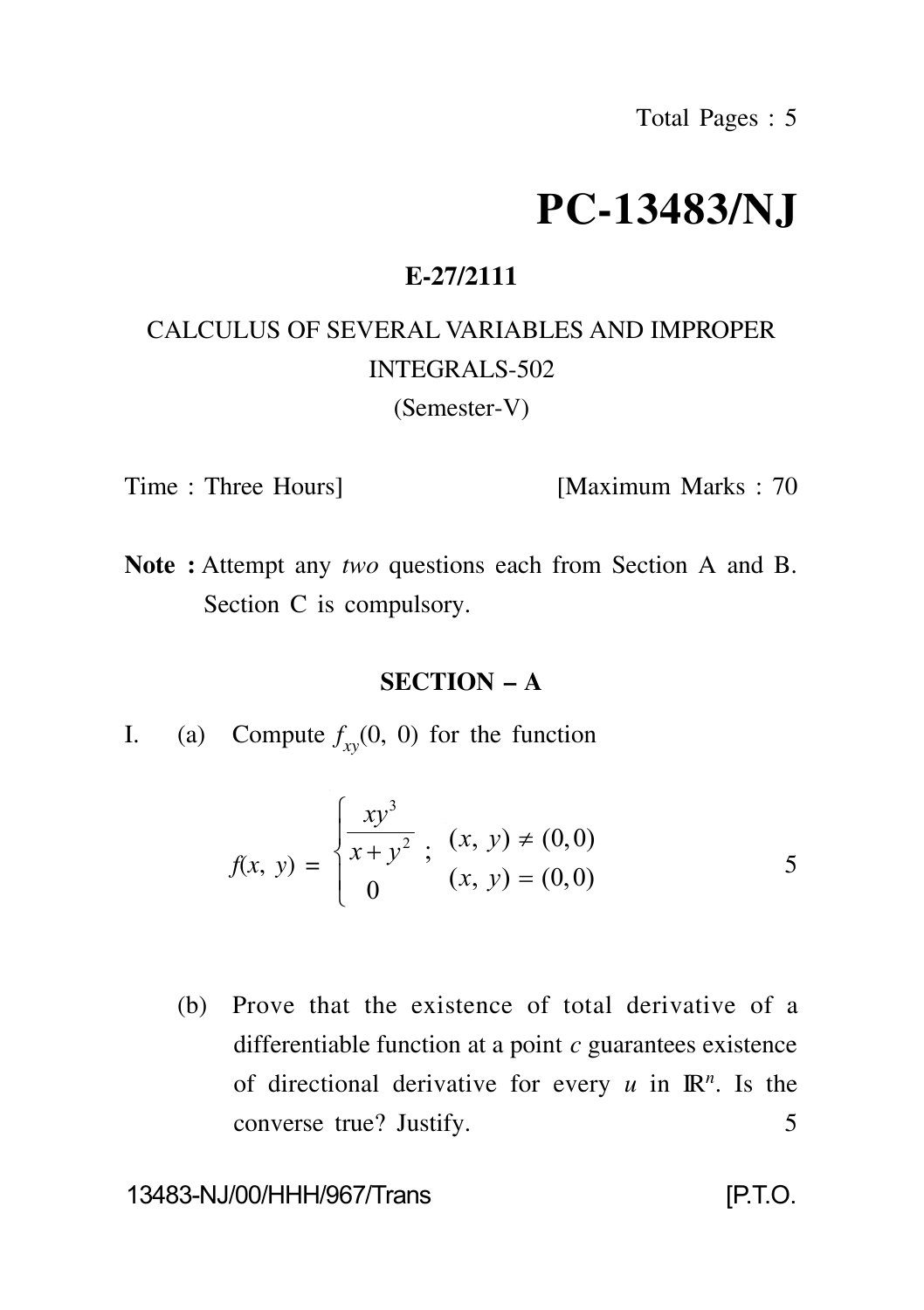II. (a) Prove that for a real valued function  $f: \mathbb{R}^n \to \mathbb{R}$ *f'*(*c*)(*v*)= $\nabla f(c)$ .*v* for  $v = v_1 u_1 + v_2 u_2 + \dots + v_n u_n$ , where  $u_1$ ,  $u_2$ ,....  $u_n$  are unit coordinate vectors in  $\mathbb{R}^n$ . 5

(b) If 
$$
w = f(x, y)
$$
,  $x = r \cos \theta$ ,  $y = r \sin \theta$ 

show that 
$$
\left(\frac{\partial \omega}{\partial r}\right)^2 + \frac{1}{r^2} \left(\frac{\partial \omega}{\partial \theta}\right)^2 = \left(\frac{\partial f}{\partial x}\right)^2 + \left(\frac{\partial f}{\partial y}\right)^2
$$
. 5

III. (a) Show that the function  $f(x, y) =$  $\begin{pmatrix} 1 & 0 \\ 0 & x, y \end{pmatrix} = 0$  $\frac{x+y}{1+1+1}$   $(x, y) \neq 0$  $\left| x \right| + \left| y \right|$  $\int x^2 + y^2$  $= 0$  $\neq 0$  $+|y|$  $+y^2$  (x, y) + 0 0  $(x, y) = 0$  $(x, y) \neq 0$  $2^{2}$   $\mu$   $\alpha$ <sup>2</sup>  $(x, y) = 0$  $(x, y) \neq 0$  $x$   $+$   $|y|$   $\qquad \qquad$  *y*  $\qquad$  *y*  $\qquad$  *y*  $\qquad$  *y*  $\qquad$  *y*  $\qquad$  *y*  $\qquad$  *y*  $\qquad$  *y*  $\qquad$  *y*  $\qquad$  *y*  $\qquad$  *y*  $\qquad$  *y*  $\qquad$  *y*  $\qquad$  *y*  $\qquad$  *y*  $\qquad$  *y*  $\qquad$  *y*  $\qquad$  *y*  $\qquad$  *y*  $\qquad$  *y*  $\qquad$  $x^2 + y^2$  (*x*, *y*) + 0

> is continuous at (0, 0) but its partial derivatives do not exist at  $(0, 0)$ . 5

(b) Expand  $f(x, y) = \tan^{-1} \frac{y}{x}$  in the neighbourhood of  $y'$  in the neighbourhood of (1, 1). 5

IV. (a) Find the maximum value of 
$$
\left|\sum_{k=1}^{n} a_k x_k\right|
$$
, if  $\sum_{k=1}^{n} x_k^2 = 1$ ,  
using Lagrange's Method.

(b) Write the conditions for a real valued function *f* with continuous second order partial derivatives to have relative maxima, relative minima and saddle point at a point  $c$  in  $\mathbb{R}^2$ . . 4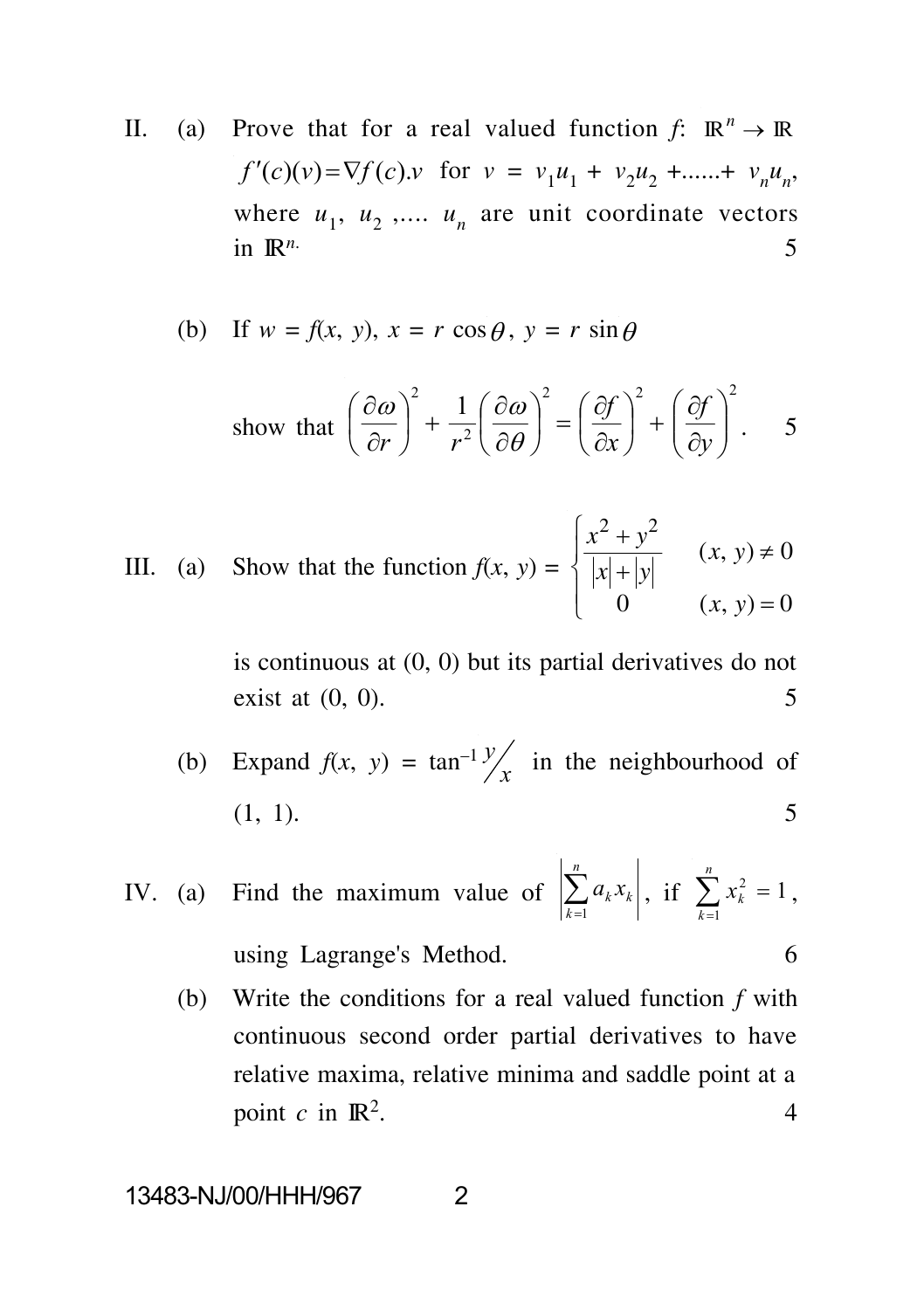# **SECTION – B**

- V. State and prove Lebesgue's criterion for existence of a multiple Riemann integral. 10
- VI. Show that  $\iint x^{m-1} y^{n-1} dx dy$ , over the positive quadrant of

the ellipse 
$$
\left(\frac{x}{a}\right)^2 + \left(\frac{y}{b}\right)^2 = 1
$$
 is  $\frac{a^m b^n}{2n} \beta \left(\frac{m}{2}, \frac{n}{2} + 1\right)$ . 10

VII. (a) Find the necessary and sufficient condition for the

convergence of integral 
$$
\int_{0}^{\infty} \frac{dx}{x^n}
$$
.

(b) Test the convergence of 
$$
\int_{0}^{\infty} \frac{x \tan^{-1} x}{(1 + x^4)^{\frac{1}{3}}} dx
$$
.

VIII. (a) Show that  $\int_{0}^{\infty} \frac{\sin x}{x} dx$  is convergent, but not a  $\frac{\sin x}{x}$  *dx* is convergent, but not absolutely. *x x* is convergent, but not absolutely.

6

(b) Evaluate 
$$
\int_{0}^{\infty} 2^{-9x^2} dx
$$
 using Gamma function. 4

13483-NJ/00/HHH/967 3 [P.T.O.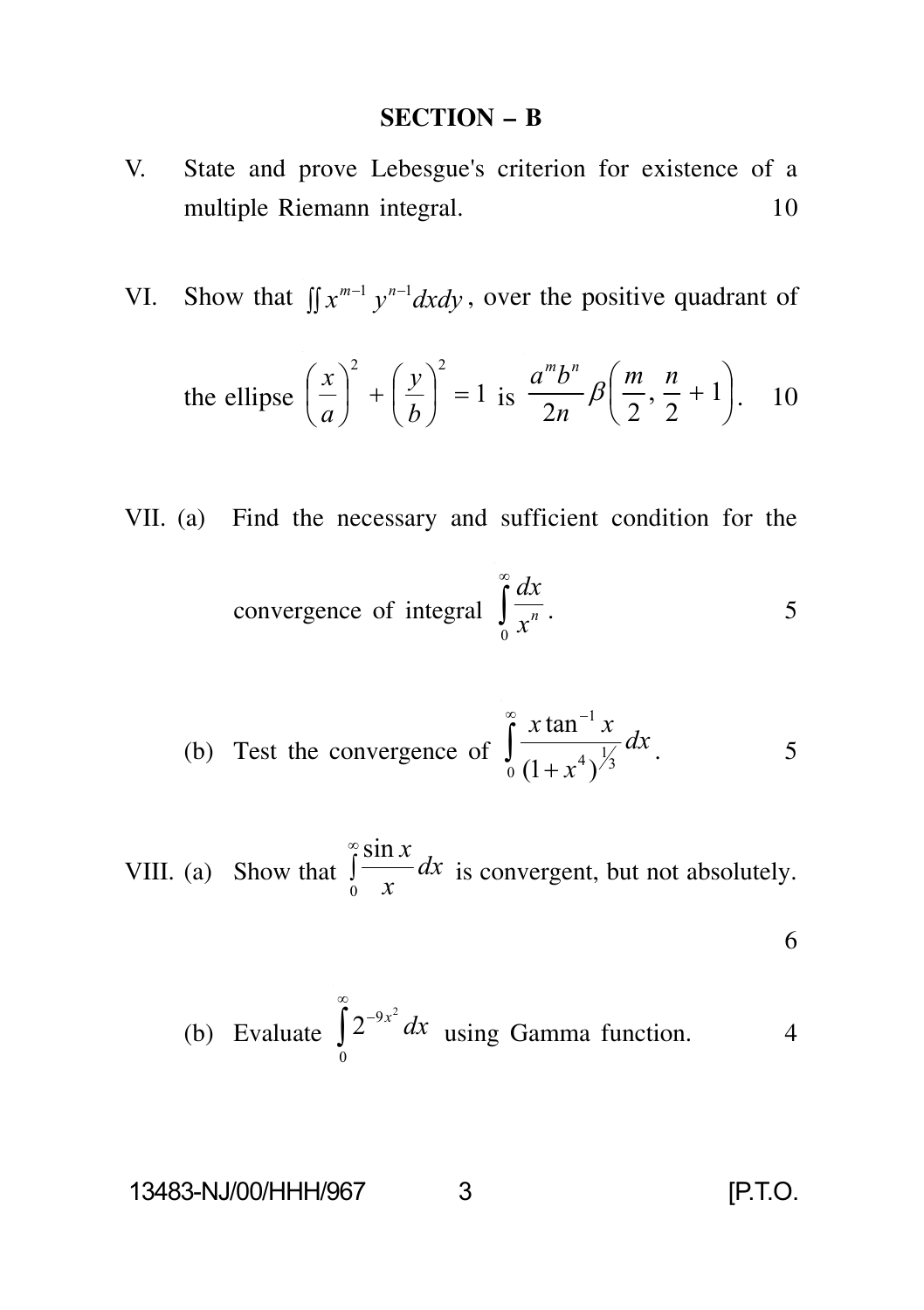#### **SECTION – C**

IX. (a) Find local maxima, local minima and saddle point, if any, of the function  $f(x, y) = 2xy - 5x^2 - 2y^2 + 4x - 4.$ 

(b) Find the directional derivative of the function

 $f = x^2 - y^2 + 2z^2$  at P(1, 2, 3) in the direction of the line PO, where O is the point  $(5, 0, 4)$ .

- (c) Show that  $f(x, y) = |x| + |y|$  is not differentiable at (0, 0).
- (d) State sufficient condition for the equality of mixed partial derivatives.
- (e) Find the normal vector to the surface  $Z = \sqrt{x^2 + y^2}$  at the point (3, 4, 5).
- (f) If *f* is continuous on [a, b; c, d], then prove that  $\int \int f(x, y) dx dy = \int \int f(x, y) dy dx$  $\int_{c}^{d} \int_{a}^{b} f(x, y) dx dy = \int_{a}^{b} \int_{c}^{d} f(x, y) dy dx$ *a a*  $f(x, y)dx dy = \iint f(x, y)dy dx$ .

(g) Show that 
$$
\int_{0}^{\infty} \frac{\sin x}{x} dx
$$
 is convergent.

13483-NJ/00/HHH/967 4